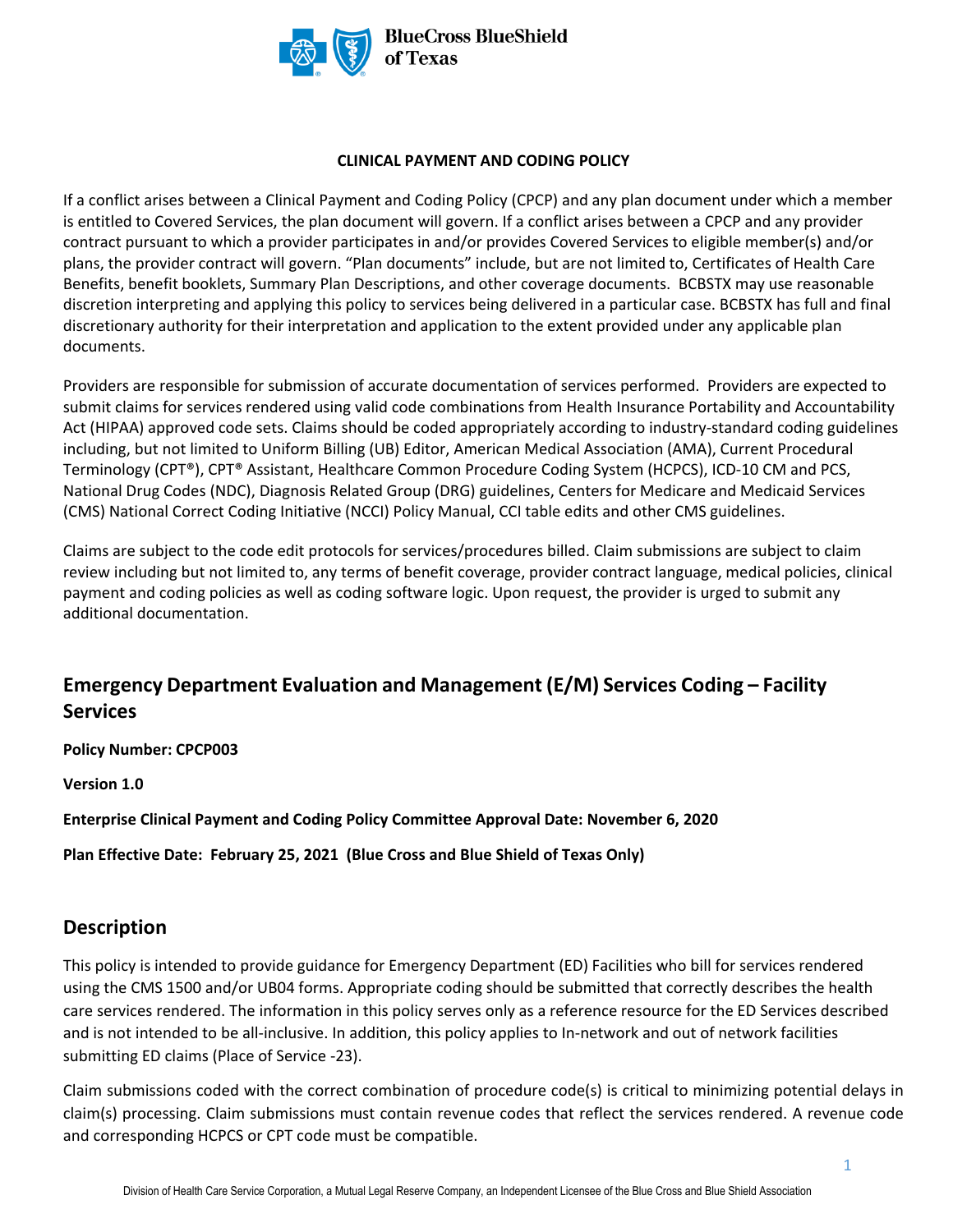

**CMS Coding Principles**- CMS has indicated coding principles applicable to emergency department services are to include coding guidelines that should be based on facility resources.

The Plan reserves the right to request supporting documentation. Claims that do not adhere to coding and billing guidelines may result in a denial or reassigned payment rate. Claims are reviewed on a case by case basis.

## **Reimbursement Information:**

The member's medical record documentation for diagnosis and treatment in the ED must indicate the presenting symptoms, diagnoses and treatment plan and a written order by the provider. All contents of medical records should be clearly documented. **Medical records and itemized bills may be requested from the facility/provider for review to validate the level of care and services billed**.

If observation services are billed with any of the ED associated Evaluation and Management (E/M) codes, industrystandard guidelines, such as MCG Criteria, will be used to evaluate observation hours.

#### **Facility Level of Care Guideline**

The chart below is a guideline for appropriate facility ED billing for each defined Level of Care.

The **CPT/HCPCS code** (level of care) column corresponds to the "**Possible Services Rendered**" column.

The appropriate facility level of care is determined by the services rendered. A review of services may be conducted in accordance with the member's benefits using standard medical guidelines as outlined in the chart below. A facility level of care may encompass multiple "**Possible Services Rendered**" and may not be limited to one (1) service outlined in the chart below.

#### **At least one (1) service under the "Possible Service Rendered" column must be documented in the member's medical record to satisfy reimbursement requirements for the CPT or HCPCS billed for the facility level of care code.**

Emergency department service codes 99281-99285 describe E/M services provided in the ED and must include the history, exam and medical decision-making in the documentation.

| <b>CPT/HCPCS CODE</b>                                                                                                                   | <b>POSSIBLE SERVICES RENDERED</b>                                                                                                                                                                                                                                                               |
|-----------------------------------------------------------------------------------------------------------------------------------------|-------------------------------------------------------------------------------------------------------------------------------------------------------------------------------------------------------------------------------------------------------------------------------------------------|
| 99281 (Emergency<br>Dept. Visit) Minor or<br>self-limiting complaint<br>G0380 (Level 1 hospital<br>ED visit provided in a<br>type B ED) | Initial Assessment<br>No care rendered by provider (e.g., elopes prior to evaluation)<br>Medication refill (e.g., behavior health or emergency need)<br>Work or school excuse<br>Wound recheck- simple<br>٠<br>Booster or follow up immunization only<br>Wound dressing changes (uncomplicated) |
|                                                                                                                                         | Suture removal (uncomplicated)                                                                                                                                                                                                                                                                  |
| 99282 (Emergency                                                                                                                        | Any items or services from 99281 and:                                                                                                                                                                                                                                                           |
| Dept. Visit) Low or                                                                                                                     | POC testing by ED Staff (Urine dipstick, stool occult blood, glucose)                                                                                                                                                                                                                           |
| moderate complexity                                                                                                                     | Visual acuity exam<br>٠                                                                                                                                                                                                                                                                         |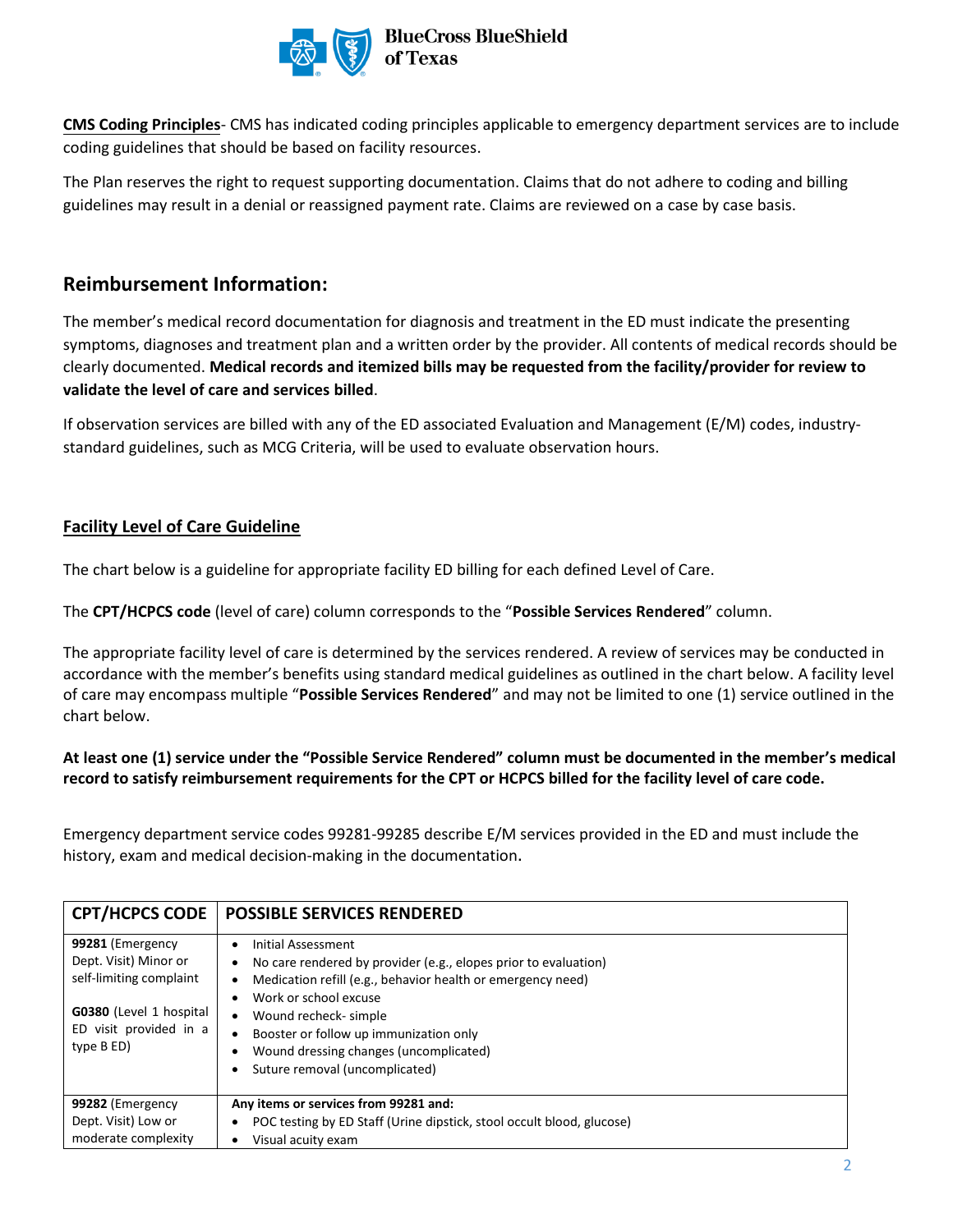

| <b>CPT/HCPCS CODE</b>                             | <b>POSSIBLE SERVICES RENDERED</b>                                                                                    |
|---------------------------------------------------|----------------------------------------------------------------------------------------------------------------------|
|                                                   | Collection of specimens by lab<br>$\bullet$                                                                          |
| G0381 (Level 2 hospital                           | Cast removal by ED staff<br>٠                                                                                        |
| ED visit provided in a                            | Repair of wound with skin adhesive<br>$\bullet$                                                                      |
| type B ED)                                        | Non-prescription medication administered<br>$\bullet$                                                                |
|                                                   | Prep or assist with procedures such as simple/minor laceration repair, I&D of simple abscess, etc.<br>$\bullet$      |
| 99283 (Emergency                                  | Any items or services from 99281, 99282 and:                                                                         |
| Dept. Visit) Low or                               | Receipt of EMS/Ambulance patient (member)<br>$\bullet$                                                               |
| moderate complexity                               | Heparin/saline lock - no parenteral medications or fluids<br>٠                                                       |
|                                                   | One nebulizer treatment<br>$\bullet$                                                                                 |
| G0382 (Level 3 hospital                           | Preparation for lab tests described in CPT (80048-87999 codes)<br>$\bullet$                                          |
| ED visit provided in a                            | Preparation for plain X-rays of 1 or 2 more body areas (not above/below joint of same limb)<br>$\bullet$             |
| type B ED)                                        | Prescription medications non-parenteral<br>$\bullet$                                                                 |
|                                                   | Foley catheters placement; In & out catheterization<br>٠                                                             |
|                                                   | C-spine precautions - cervical stabilization device present                                                          |
|                                                   | Corneal exam with dye                                                                                                |
|                                                   | Epistaxis with packing                                                                                               |
|                                                   | Oxygen therapy                                                                                                       |
|                                                   | Emesis/Incontinence care<br>$\bullet$                                                                                |
|                                                   | Prep or assist with procedures such as joint aspiration/injection, simple fracture care,<br>$\bullet$                |
|                                                   | intermediate/complex laceration repair, etc.                                                                         |
|                                                   | Mental health anxiety with simple treatment<br>٠                                                                     |
|                                                   | Routine psych medical clearance<br>$\bullet$                                                                         |
|                                                   | Post mortem care<br>$\bullet$                                                                                        |
|                                                   | Direct admit via ED                                                                                                  |
|                                                   | Discharged w/prescription medication                                                                                 |
| 99284 (Emergency                                  | Any items or services from 99281, 99282, 99283 and:                                                                  |
| Dept. Visit) High-                                | Prep for one special imaging study (CT, MRI, Ultrasound, VQ scans)<br>$\bullet$                                      |
| severity problems                                 | Two nebulizer treatments<br>$\bullet$                                                                                |
|                                                   | Port-a-cath venous access<br>$\bullet$                                                                               |
| G0383 (Level 4 hospital<br>ED visit provided in a | Administration and monitoring of parenteral medications (IV, IM, IO, SC) NG/PEG (not injection of local<br>$\bullet$ |
| type B ED)                                        | anesthesia or immunization boosters)                                                                                 |
|                                                   | Tube placement/replacement multiple reassessments<br>$\bullet$                                                       |
|                                                   | Prep or assist with procedures such as eye irrigation with Morgan lens, bladder irrigation with 3-way<br>٠           |
|                                                   | Foley, pelvic exam (no forensic collection) etc.                                                                     |
|                                                   | Sexual assault exam without specimen collection                                                                      |
|                                                   | Psychotic patient (member); not suicidal                                                                             |
| 99285 (Emergency                                  | EKG<br>$\bullet$<br>Any items or services from 99281, 99282, 99283, 99284 and:                                       |
| Dept. Visit) High-                                | More than one special imaging study (CT, MRI, VQ scan) combined with multiple tests or parenteral<br>$\bullet$       |
| severity problems                                 | medication                                                                                                           |
|                                                   | Administration of blood transfusion/blood products<br>$\bullet$                                                      |
| G0384 (Level 5 hospital                           | Oxygen via face mask or NRB<br>$\bullet$                                                                             |
| ED visit provided in a                            | Multiple nebulizer treatments: three or more (if the nebulizer is continuous, each 20-minute period is<br>$\bullet$  |
| type B ED)                                        | considered treatment)                                                                                                |
|                                                   | Procedural sedation<br>٠                                                                                             |
|                                                   | Prep or assist with procedures such as central line insertion, gastric lavage, LP, paracentesis, etc.<br>٠           |
|                                                   | Temperature instability requiring intervention<br>٠                                                                  |
|                                                   | Use of specialized resources - social services, police, crisis management<br>٠                                       |
|                                                   | Sexual Assault exam with forensic specimen collection by Emergency Department staff<br>$\bullet$                     |
|                                                   | Coordination of hospital admission/transfer for higher level of care                                                 |
|                                                   | Physical/chemical restraints<br>$\bullet$                                                                            |
|                                                   | Need for 1:1 sitter<br>٠                                                                                             |
|                                                   | ICU admission not otherwise meeting critical care criteria<br>٠                                                      |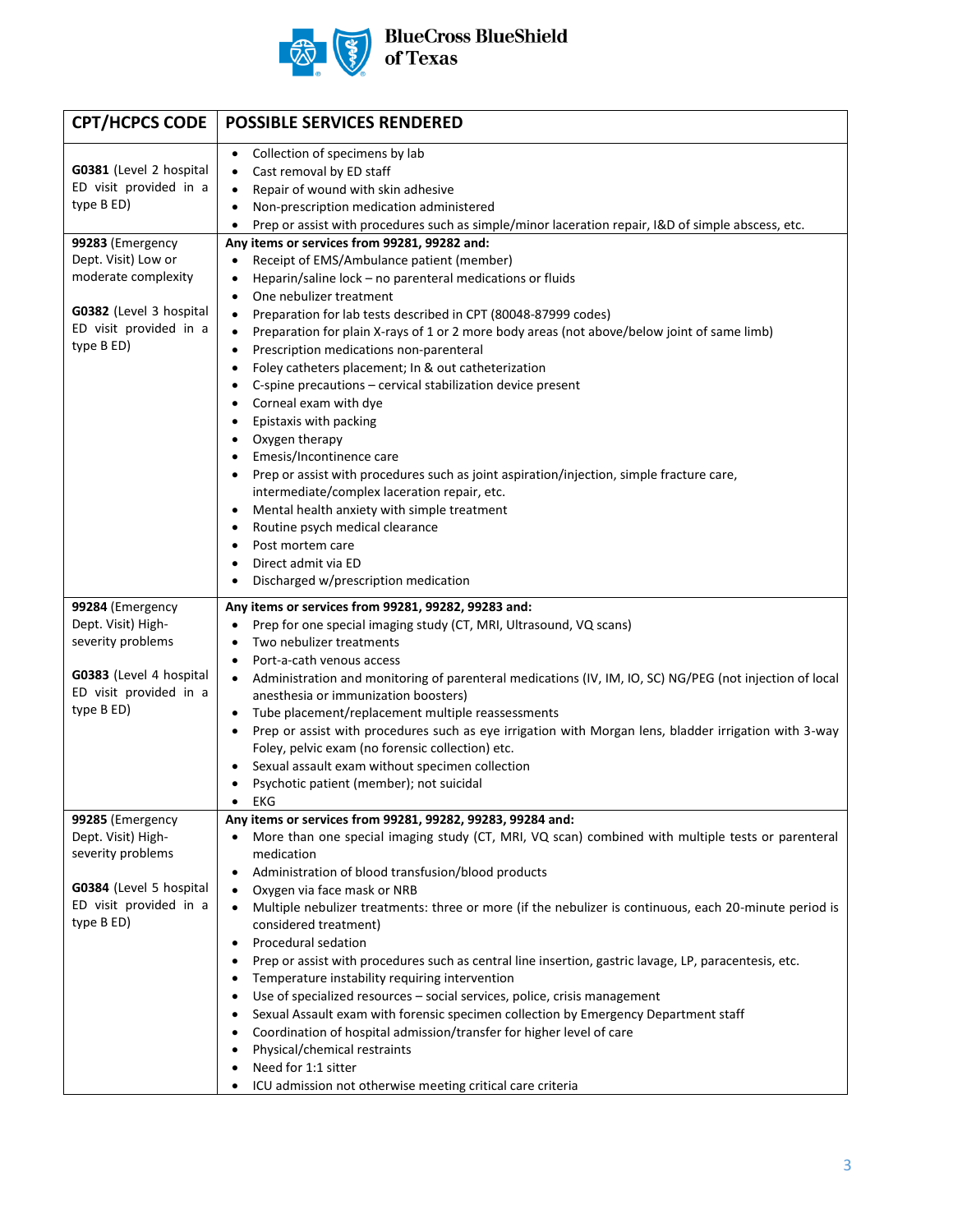

**BlueCross BlueShield** of Texas

| <b>CPT CODE</b>                                             | <b>POSSIBLE SERVICES RENDERED</b>                                                                                                                                                                                                                                                                                                                                                                                                                                                                                                                                                                                                                                                                            |
|-------------------------------------------------------------|--------------------------------------------------------------------------------------------------------------------------------------------------------------------------------------------------------------------------------------------------------------------------------------------------------------------------------------------------------------------------------------------------------------------------------------------------------------------------------------------------------------------------------------------------------------------------------------------------------------------------------------------------------------------------------------------------------------|
| 992911<br>(Critical care first hour)<br>First 30-74 minutes | Any items from the above levels of care plus<br>• Parenteral medications requiring continuous vital sign monitoring<br>• Provision of any of the following:<br>• Major trauma care/ multiple surgical consultants<br>• Chest tube insertion<br>• Major burn care<br>• Treatment of active chest pain ACS<br>$\bullet$ CPR<br>• Defibrillation/cardioversion<br>• Pericardiocentesis<br>• Administration of ACLS drugs in cardiac arrest<br>• Therapeutic hypothermia<br>• Non-invasive ventilation<br>• Endotracheal intubation<br>• Emergent airway intervention<br>• Ventilator management<br>• Line placement for monitoring<br>• Major hemorrhage<br>• Pacing (including external)<br>• Delivery of baby |
| 99292 (Critical care<br>add'l 30 min)                       | Critical care, evaluation and management of the critically ill or critically injured member; List separately in<br>addition to code for primary service.                                                                                                                                                                                                                                                                                                                                                                                                                                                                                                                                                     |

The Plan requires outpatient facility providers to indicate the most appropriate HCPCS and/or CPT code(s) in addition to revenue codes, when required such as, 0450, 0451, 0452, 0456 and 0459 for **electronic** outpatient facility claims unless otherwise specified in the provider contract. Claims may be denied if a corresponding HCPCS or CPT code is not submitted with the appropriate revenue code. These codes should be submitted on the same line for accurate claims processing. If more than one HCPCS or CPT code is needed for a revenue code, the revenue code should also appear on a separate line.

#### **NOTES:**

Critical care may only be billed with CPT codes 99291-99292.

<sup>1</sup>For Critical Care First Hour (99291), the administration and monitoring of IV vasoactive medications (such as adenosine, dopamine, labetalol, metoprolol, nitroglycerin, norepinephrine, sodium nitroprusside, continuous infusion (drips), etc.) are indicative of critical care.

### **REFERENCES:**

[Medicare and Medicaid Programs; Interim and Final Rule Federal Register/Vol. 72, NO. 227, November 27, 2007, Rules](https://www.govinfo.gov/content/pkg/FR-2007-11-27/html/07-5507.htm) [and Regulations](https://www.govinfo.gov/content/pkg/FR-2007-11-27/html/07-5507.htm)  $\blacksquare$ , Pages 66579-67225

[Department of Health and Human Services Centers for Medicare & Medicaid Services, Evaluation and Management](https://www.cms.gov/Outreach-and-Education/Medicare-Learning-Network-MLN/MLNProducts/Downloads/eval-mgmt-serv-guide-ICN006764.pdf) [Services Guide](https://www.cms.gov/Outreach-and-Education/Medicare-Learning-Network-MLN/MLNProducts/Downloads/eval-mgmt-serv-guide-ICN006764.pdf)

Copyright © 2011 American College of Emergency Physicians – [ED Facility Level Guidelines](https://www.acep.org/administration/reimbursement/ed-facility-level-coding-guidelines/)

MCG care guidelines 24th Edition Copyright © 2020 MCG Health, LLC

CPT copyright 2020 American Medical Association (AMA). All rights reserved. CPT is a registered trademark of the AMA.

[CPCP018 Outpatient Facility and Hospital Claims: Revenue Codes Requiring CPT or HCPCS Codes](https://www.bcbstx.com/provider/standards/cpcp.html)